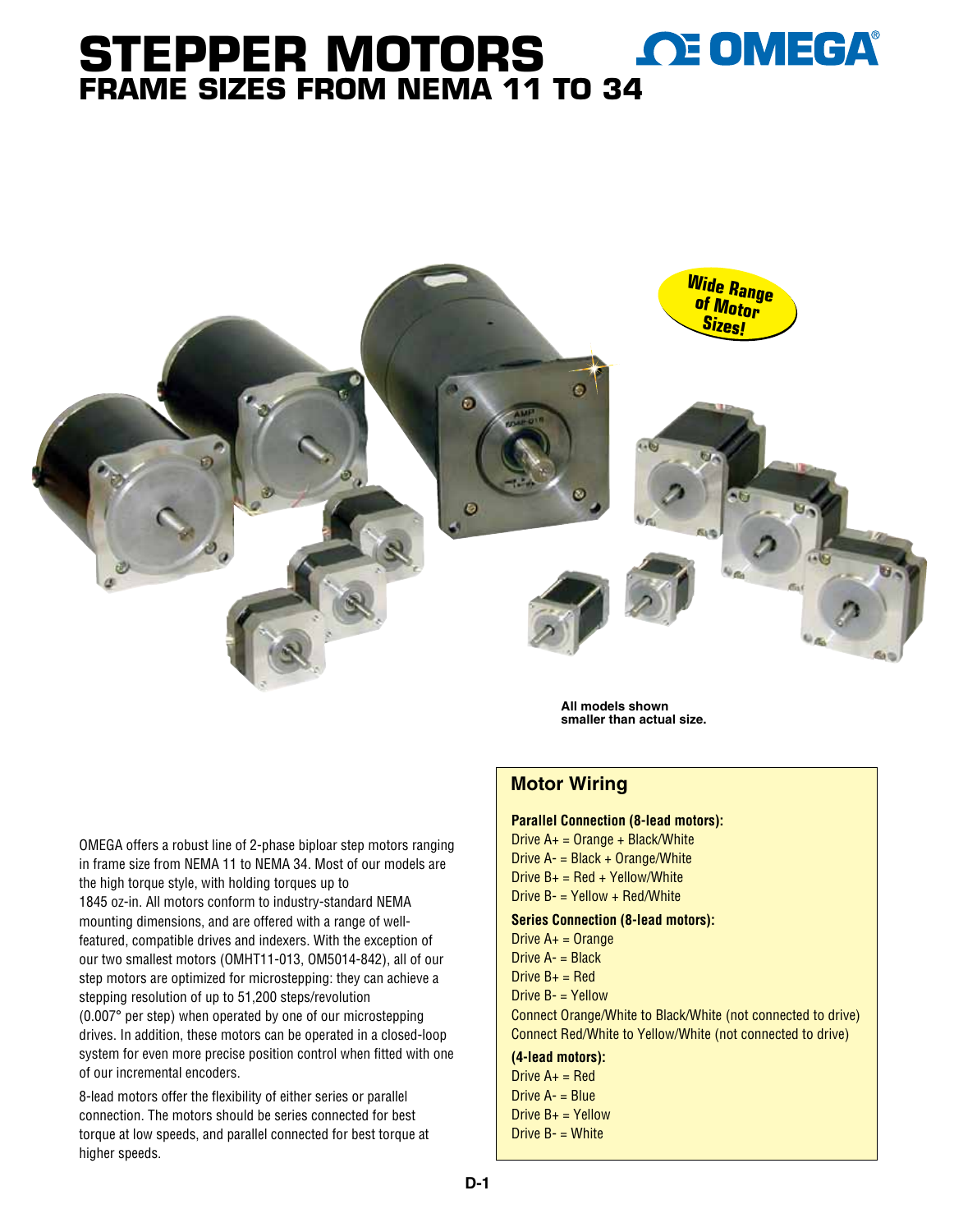#### **MOTION INSTALLATION TIPS**

- **Mount the motor securely against a surface with good thermal conductivity such as steel or aluminum**
- **Properly align the motor with the load using a flexible coupling**

**• Protect the motor shaft from excessive thrust, overhang and shock loads**

**DESIGN TIPS**

- l **Series connect lead wires for best torque at low speeds**
- **Center tap to end or parallel connect lead wires for best torque at higher speeds**
- **Keep motor case temperature below 100°C. This can be achieved by lowering the motor current or limiting the duty cycle**
- **Allow sufficient time to accelerate load**
- **Size motor with 100% safety factor for required torque @ speed**
- **Do not disassemble motors. A significant reduction in motor performance will result**
- **Do not disconnect motor from drive while in operation**
- l **Do not use holding torque/ detent torque of motor as fail-safe brake**

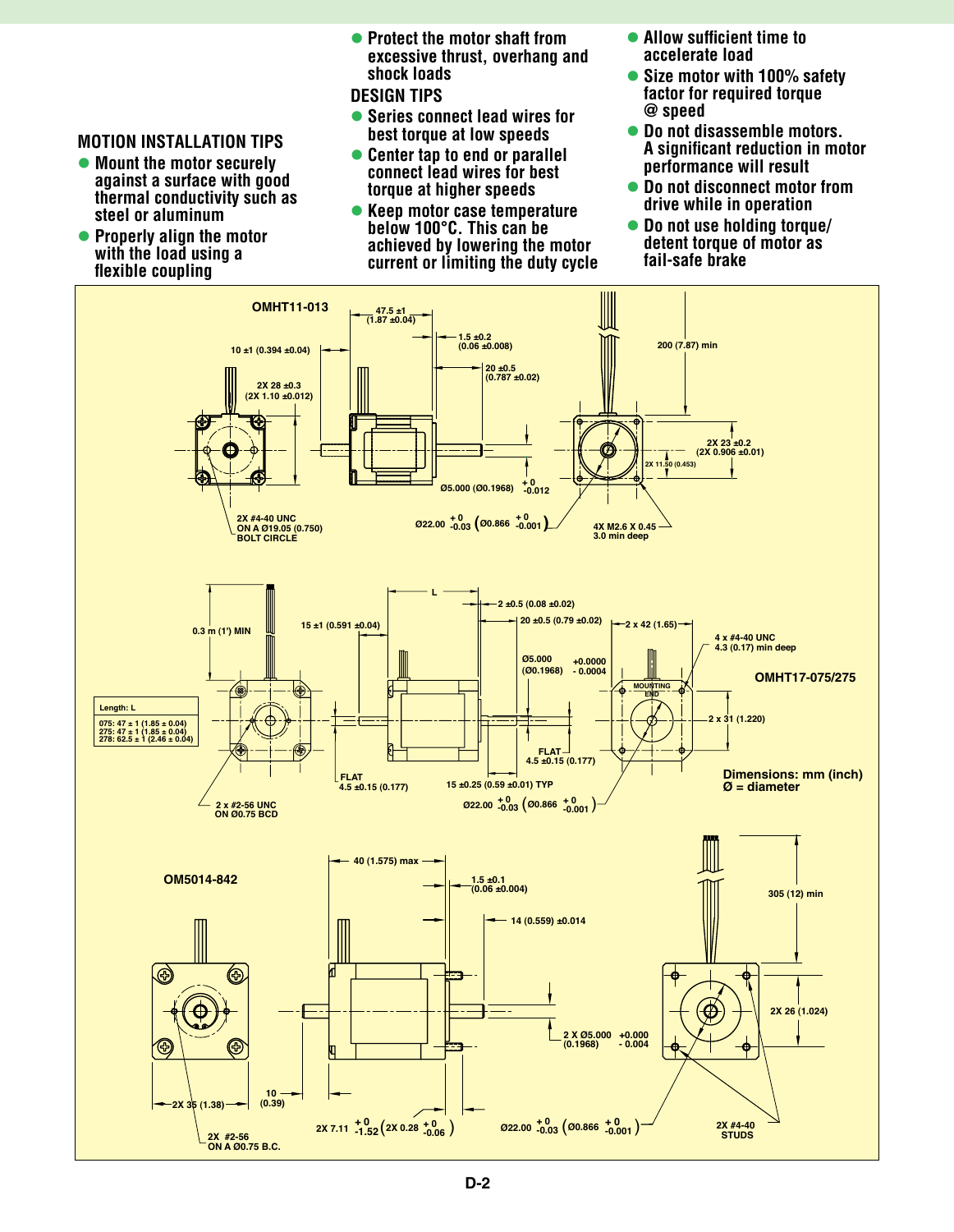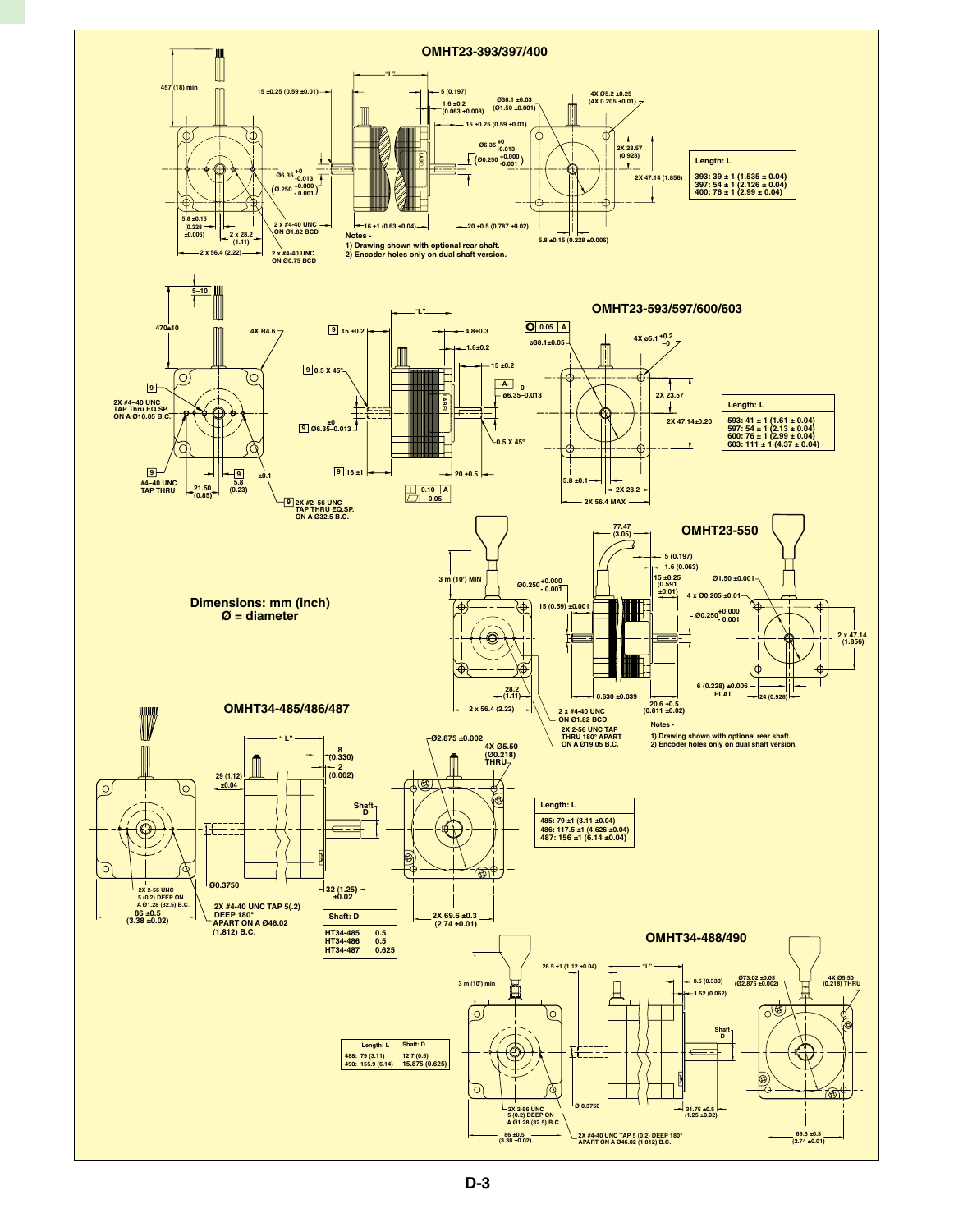

# **Optimal Drive/Motor Combinations—"X" indicates primary motor choice**

| <b>DRIVE</b>      |       |      |       |                         |        |                         |                  |                           |                  |                         |                  |            |
|-------------------|-------|------|-------|-------------------------|--------|-------------------------|------------------|---------------------------|------------------|-------------------------|------------------|------------|
| <b>MOTOR</b>      | 12401 | 2035 | 35401 | 3540M                   | 3540MO | <b>SI3540</b>           | STR <sub>2</sub> | STR4                      | STR <sub>8</sub> | ST5-S/Si                | <b>ST10-S/SI</b> | STAC6-S/Si |
| <b>OMHT11-013</b> | X     | X    |       |                         |        |                         | X                |                           |                  |                         |                  |            |
| OM5014-842        | X     | X    |       |                         |        |                         | X                |                           |                  |                         |                  |            |
| <b>OMHT17-075</b> | X     | X    | X     | X                       | X      | X                       | X                |                           |                  | X                       |                  |            |
| <b>OMHT17-275</b> | X     | X    | X     | X                       | X      | X                       | X                |                           |                  | X                       |                  |            |
| <b>OMHT17-278</b> | X     | X    | X     | X                       | X      | Χ                       |                  | X                         |                  | X                       |                  |            |
| <b>OMHT23-393</b> | X     | X    | X     | $\overline{\mathsf{x}}$ | X      | $\overline{\mathsf{x}}$ | X                |                           |                  | $\overline{\mathsf{x}}$ |                  |            |
| <b>OMHT23-593</b> | X     | X    | X     | X                       | X      | X                       | X                |                           |                  | X                       |                  |            |
| <b>OMHT23-397</b> |       | X    | X     | $\overline{x}$          | X      | $\overline{\mathsf{x}}$ |                  | X                         |                  | X                       |                  |            |
| <b>OMHT23-597</b> |       | X    | X     | $\mathsf{X}$            | X      | X                       |                  | X                         |                  | X                       |                  |            |
| <b>OMHT23-400</b> |       | X    | X     | X                       | X      | X                       |                  | X                         |                  | X                       |                  |            |
| <b>OMHT23-600</b> |       | X    | X     | X                       | X      | Χ                       |                  | X                         |                  | X                       |                  |            |
| <b>OMHT23-603</b> |       |      | X     | X                       | X      | X                       |                  |                           | X                |                         | X                |            |
| <b>OMHT24-100</b> |       |      | X     | X                       | X      | X                       |                  | X                         |                  | X                       |                  |            |
| <b>OMHT24-105</b> |       |      |       |                         |        |                         |                  | X                         |                  | X                       |                  |            |
| <b>OMHT24-108</b> |       |      |       |                         |        |                         |                  | $\boldsymbol{\mathsf{X}}$ |                  | X                       |                  |            |
| <b>OMHT34-504</b> |       |      |       |                         |        |                         |                  |                           | X                |                         | Χ                |            |
| <b>OMHT34-485</b> |       |      |       |                         |        |                         |                  |                           | X                |                         | X                |            |
| <b>OMHT34-505</b> |       |      |       |                         |        |                         |                  |                           | X                |                         | X                |            |
| <b>OMHT34-486</b> |       |      |       |                         |        |                         |                  |                           | X                |                         | X                |            |
| <b>OMHT34-506</b> |       |      |       |                         |        |                         |                  |                           | X                |                         | Χ                |            |
| <b>OMHT34-487</b> |       |      |       |                         |        |                         |                  |                           | X                |                         | X                |            |
| <b>OMHT23-550</b> |       |      |       |                         |        |                         |                  |                           |                  |                         |                  | X          |
| <b>OMHT34-488</b> |       |      |       |                         |        |                         |                  |                           |                  |                         |                  | X          |
| <b>OMHT34-490</b> |       |      |       |                         |        |                         |                  |                           |                  |                         |                  | X          |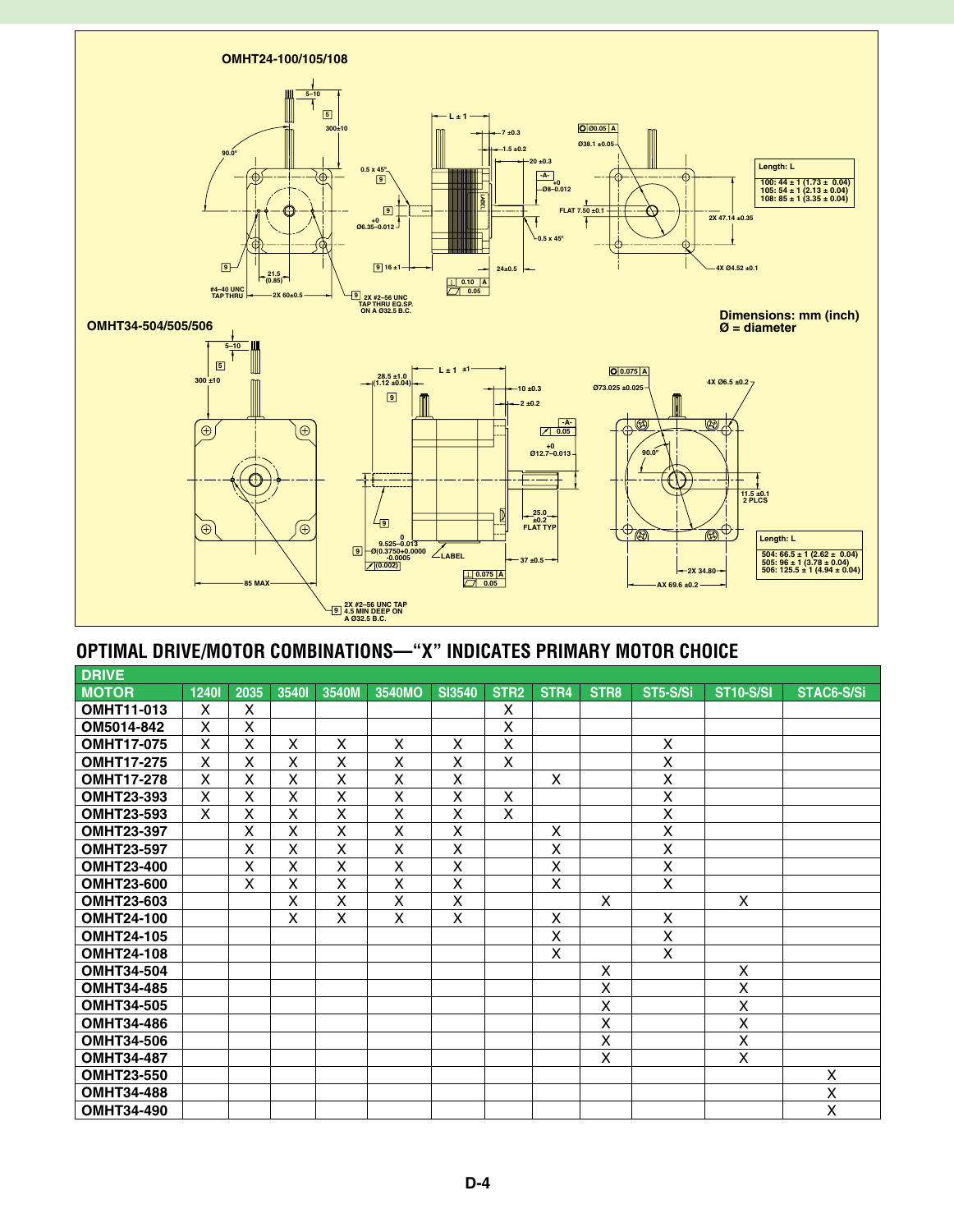# **recommended Motors**

| <b>MODEL NO.</b>  | <b>MOTOR</b><br><b>CONNECTION</b><br>$=$ SERIES<br>$2 = PARALLEL$<br>$3 = UNIPOLAR$ | <b>MOTOR</b><br><b>LENGTH</b><br>mm (inch) | <b>MAXIMUM</b><br><b>HOLDING</b><br><b>TORQUE<sup>2</sup></b><br>(oz-inch) | <b>LEADS</b>   | <b>STEP</b><br><b>ANGLE</b><br>(DEG) |      | <b>VOLTS AMPS</b> | <b>OHMS</b> | <b>MH</b> | <b>ROTOR</b><br><b>INERTIA</b><br>(oz-inch?/<br>$g$ -cm <sup>2</sup> ) | <b>MOTOR</b><br><b>WEIGHT</b><br>g(h) |
|-------------------|-------------------------------------------------------------------------------------|--------------------------------------------|----------------------------------------------------------------------------|----------------|--------------------------------------|------|-------------------|-------------|-----------|------------------------------------------------------------------------|---------------------------------------|
| <b>OMHT11-013</b> | $\overline{c}$                                                                      | 48 (1.87)                                  | 15                                                                         | 4              | 1.8                                  | 2.0  | 1.0               | 2.0         | 2.6       | 0.098/18                                                               | 177 (0.39)                            |
| OM5014-842        | $\overline{c}$                                                                      | 40 (1.57)                                  | 26.0                                                                       | 4              | 1.8                                  | 4.8  | 1.0               | 4.3         | 5.5       | 0.109/20                                                               | 213 (0.47)                            |
|                   | 1                                                                                   |                                            | 62.8                                                                       |                |                                      | 5.7  | 0.85              | 6.6         | 12.0      |                                                                        | 331                                   |
| <b>OMHT17-075</b> | $\boldsymbol{2}$                                                                    | 47 (1.85)                                  |                                                                            | 8              | 1.8                                  | 2.8  | 1.70              | 1.7         | 3.0       | 0.37/68                                                                | (0.73)                                |
|                   | 3                                                                                   |                                            | 44.4                                                                       |                |                                      | 4.0  | 1.20              | 3.3         | 3.0       |                                                                        |                                       |
|                   | $\mathbf{1}$                                                                        |                                            | 62.3                                                                       |                |                                      | 5.7  | 0.85              | 6.6         | 10.0      |                                                                        | 357                                   |
| <b>OMHT17-275</b> | $\mathbf 2$                                                                         | 48 (1.90)                                  |                                                                            | 8              | 1.8                                  | 2.8  | 1.70              | 1.7         | 2.5       | 0.44/82                                                                | (0.79)                                |
|                   | $\overline{3}$                                                                      |                                            | 44.0                                                                       |                |                                      | 4.0  | 1.20              | 3.3         | 2.5       |                                                                        |                                       |
|                   | $\mathbf{1}$                                                                        |                                            |                                                                            |                |                                      | 6.4  | 1.0               | 6.4         | 12.0      |                                                                        | 357                                   |
| <b>OMHT17-278</b> | $\overline{c}$                                                                      | 63 (2.47)                                  | 113.0                                                                      | 8              | 1.8                                  | 3.2  | 2.0               | 1.6         | 3.0       | 0.66/121                                                               | (1.32)                                |
|                   | $\overline{3}$                                                                      |                                            | 79.0                                                                       |                |                                      | 4.5  | 1.4               | 3.2         | 3.0       |                                                                        |                                       |
|                   | 1                                                                                   |                                            | 76.6                                                                       |                |                                      | 7.4  | 0.71              | 1.7         | 21.6      |                                                                        | 454                                   |
| <b>OMHT23-393</b> | $\overline{2}$                                                                      | 39 (1.54)                                  |                                                                            | 8              | 1.8                                  | 3.7  | 1.41              | 2.6         | 5.4       | 0.66/120                                                               | (1.00)                                |
|                   | 3                                                                                   |                                            | 54.2                                                                       |                |                                      | 5.2  | 1.00              | 5.2         | 5.4       |                                                                        |                                       |
|                   | 1                                                                                   |                                            | 79.3                                                                       |                |                                      | 7.4  | 0.71              | 10.4        | 26.1      |                                                                        | 417                                   |
| <b>OMHT23-593</b> | $\boldsymbol{2}$                                                                    | 41(1.61)                                   |                                                                            | 8              | 1.8                                  | 3.7  | 1.41              | 2.6         | 6.6       | 0.73/135                                                               | (0.92)                                |
|                   | $\overline{3}$                                                                      |                                            | 59.4                                                                       |                |                                      | 5.2  | 1.00              | 5.2         | 6.6       |                                                                        |                                       |
|                   | 1                                                                                   |                                            | 177.0                                                                      |                |                                      | 5.1  | 1.41              | 3.6         | 10.0      |                                                                        | 699                                   |
| <b>OMHT23-397</b> | $\overline{2}$                                                                      | 54 (2.13)                                  |                                                                            | 8              | 1.8                                  | 2.5  | 2.83              | 0.9         | 2.5       | 1.64/300                                                               | (1.54)                                |
|                   | 3                                                                                   |                                            | 125.0                                                                      |                |                                      | 3.6  | 2.00              | 1.8         | 2.5       |                                                                        |                                       |
|                   | 1                                                                                   |                                            | 177.0                                                                      |                |                                      | 5.1  | 1.41              | 3.6         | 10.8      |                                                                        | 599                                   |
| <b>OMHT23-597</b> | $\overline{c}$                                                                      | 54(2.13)                                   |                                                                            | 8              | 1.8                                  | 2.5  | 2.83              | 0.9         | 2.7       | 1.42/260                                                               | (1.32)                                |
|                   | $\ensuremath{\mathsf{3}}$                                                           |                                            | 127.4                                                                      |                |                                      | 3.6  | 2.00              | 1.8         | 2.7       |                                                                        |                                       |
|                   | 1                                                                                   |                                            | 264.0                                                                      |                |                                      | 6.4  | 1.41              | 4.5         | 14.4      |                                                                        | 998                                   |
| <b>OMHT23-400</b> | $\boldsymbol{2}$                                                                    | 76 (2.99)                                  |                                                                            | 8              | 1.8                                  | 3.2  | 2.83              | 1.1         | 3.6       | 2.62/480                                                               | (2.20)                                |
|                   | 3                                                                                   |                                            | 187.0                                                                      |                |                                      | 4.5  | 2.00              | 2.3         | 3.6       |                                                                        |                                       |
|                   | $\mathbf{1}$                                                                        |                                            | 264.8                                                                      |                |                                      | 6.4  | 1.41              | 4.5         | 15.6      |                                                                        | 998                                   |
| <b>OMHT23-600</b> | $\boldsymbol{2}$                                                                    | 76 (2.99)                                  |                                                                            | 8              | 1.8                                  | 3.2  | 2.83              | 1.1         | 3.9       | 2.51/460                                                               | (2.20)                                |
|                   | 3                                                                                   |                                            | 187.0                                                                      |                |                                      | 4.5  | 2.00              | 2.3         | 3.9       |                                                                        |                                       |
|                   | $\mathbf{1}$                                                                        |                                            | 354                                                                        |                |                                      | 5.0  | 2.5               | 2.0         | 8.8       |                                                                        | 1497                                  |
| <b>OMHT23-603</b> | $\boldsymbol{2}$                                                                    | 111 (4.37)                                 |                                                                            | 8              | 1.8                                  | 2.5  | 5.0               | 0.5         | 2.2       | 4.02/735                                                               | (3.30)                                |
|                   | 3                                                                                   |                                            | 264                                                                        |                |                                      | 4.5  | 2.00              | 2.25        | 3.8       |                                                                        |                                       |
|                   | 1                                                                                   |                                            | 255.0                                                                      |                |                                      | 6.3  | 1.41              | 4.5         | 15.2      | 7.8/1400                                                               | 998                                   |
| OMHT23-5501       | $\overline{c}$                                                                      | 78 (3.05)                                  |                                                                            | 8              | 1.8                                  | 3.2  | 2.83              | 1.13        | 3.8       | 2.62/480                                                               | (2.20)                                |
|                   | 3                                                                                   |                                            | 180.5                                                                      |                |                                      | 4.5  | 2.00              | 2.25        | 3.8       |                                                                        |                                       |
| <b>OMHT24-100</b> | $\mathbf{2}$                                                                        | 44 (1.73)                                  | 123                                                                        | 4              | 1.8                                  | 2.0  | 2.8               | 0.73        | 1.6       | 1.42/260                                                               | 599<br>(1.32)                         |
| <b>OMHT24-105</b> | $\mathbf 2$                                                                         | 54 (2.13)                                  | 177                                                                        | $\overline{4}$ | 1.8                                  | 1.7  | 4.0               | 0.43        | 1.1       | 2.46/450                                                               | 830<br>(1.83)                         |
| <b>OMHT24-108</b> | $\overline{c}$                                                                      | 85 (3.35)                                  | 354                                                                        | 4              | 1.8                                  | 2.6  | 4.0               | 0.65        | 2.4       | 4.91/900                                                               | 1402<br>(3.09)                        |
|                   | 1                                                                                   |                                            | 396                                                                        |                |                                      | 3.05 | 3.18              | 0.96        | 6.8       |                                                                        | 1588                                  |
| <b>OMHT34-504</b> | $\mathbf 2$                                                                         | 66 (2.62)                                  |                                                                            | 8              | 1.8                                  | 1.51 | 6.3               | 0.24        | 1.7       | 6.0/1100                                                               | (3.5)                                 |
|                   | 3                                                                                   |                                            | 297                                                                        |                |                                      | 2.16 | 4.5               | 0.48        | 1.7       |                                                                        |                                       |
|                   | 1                                                                                   |                                            | 650                                                                        |                |                                      | 3.2  | 4.3               | 0.76        | 5.2       |                                                                        | 2803                                  |
| <b>OMHT34-485</b> | $\boldsymbol{2}$                                                                    | 79 (3.11)                                  |                                                                            | 8              | 1.8                                  | 1.6  | 8.6               | 0.19        | 1.3       | 7.8/1400                                                               | (6.18)                                |
|                   | 3                                                                                   |                                            | 455                                                                        |                |                                      | 2.26 | 6.0               | 0.38        | 1.3       |                                                                        |                                       |
|                   | 1                                                                                   |                                            | 849                                                                        |                |                                      | 4.20 | 3.18              | 1.32        | 10.8      |                                                                        | 2676                                  |
| <b>OMHT34-505</b> | $\overline{c}$                                                                      | 96 (3.78)                                  |                                                                            | 8              | 1.8                                  | 2.08 | 6.3               | 0.33        | 2.7       | 10.1/1850                                                              | (5.9)                                 |
|                   | 3                                                                                   |                                            | 608                                                                        |                |                                      | 2.97 | 4.5               | 0.66        | 2.7       |                                                                        |                                       |
|                   | 1                                                                                   |                                            | 1200                                                                       |                |                                      | 4.4  | 4.1               | 1.08        | 8.8       |                                                                        | 3810                                  |
| <b>OMHT34-486</b> | $\boldsymbol{2}$                                                                    | 118 (4.63)                                 |                                                                            | 8              | 1.8                                  | 2.2  | 8.1               | 0.27        | 2.2       | 14.6/2680                                                              | (8.40)                                |
|                   | 3                                                                                   |                                            | 840                                                                        |                |                                      | 3.1  | 5.7               | 0.54        | 2.2       |                                                                        |                                       |
|                   | 1                                                                                   |                                            | 1260                                                                       |                |                                      | 5.43 | 2.8               | 1.94        | 21.6      |                                                                        | 3810                                  |
| <b>OMHT34-506</b> | $\overline{c}$                                                                      | 125 (4.94)                                 |                                                                            | 8              | 1.8                                  | 2.74 | 5.6               | 0.49        | 5.4       | 15.0/2750                                                              | (8.4)                                 |
|                   | 3                                                                                   |                                            | 906                                                                        |                |                                      | 3.88 | 4.0               | 0.97        | 5.4       |                                                                        |                                       |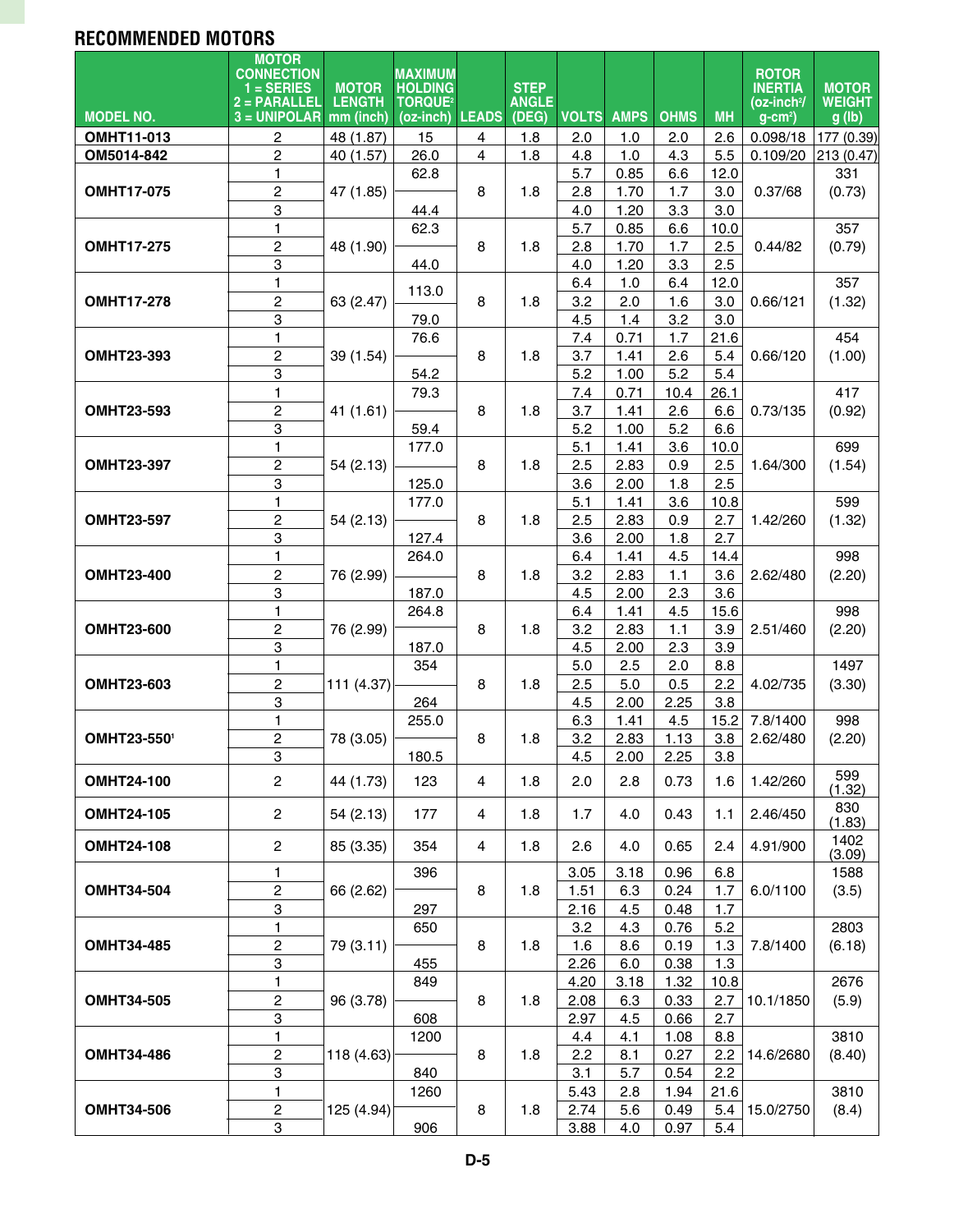

## **recommended Motors (continued)**

| <b>MODEL NO.</b>  | <b>MOTOR</b><br><b>CONNECTION</b><br>$1 = SERIES$<br>2 = PARAL <u>LEL</u><br>$3 = UNIPOLAR$ | <b>MOTOR</b><br><b>LENGTH</b><br>mm (inch) | <b>MAXIMUM</b><br><b>HOLDING</b><br><b>TORQUE<sup>2</sup></b><br>$(oz-inch)$ | <b>LEADS</b> | <b>STEP</b><br><b>ANGLE</b><br>(DEG) | <b>VOLTS</b> | <b>AMPS</b> | <b>OHMS</b> | <b>MH</b> | <b>ROTOR</b><br><b>INERTIA</b><br>$(oz-inch2/$<br>$q$ -cm <sup>2</sup> ) | <b>MOTOR</b><br><b>WEIGHT</b><br>g(h) |
|-------------------|---------------------------------------------------------------------------------------------|--------------------------------------------|------------------------------------------------------------------------------|--------------|--------------------------------------|--------------|-------------|-------------|-----------|--------------------------------------------------------------------------|---------------------------------------|
|                   |                                                                                             |                                            | 1845                                                                         |              |                                      | 4.8          | 4.5         | 1.08        | 9.6       |                                                                          | 5398                                  |
| <b>OMHT34-487</b> | $\overline{2}$                                                                              | 156(6.14)                                  |                                                                              | 8            | 1.8                                  | 2.4          | 9.0         | 0.27        | 2.4       | 21.9/4000                                                                | (11.9)                                |
|                   | 3                                                                                           |                                            | 1290                                                                         |              |                                      | 3.4          | 6.3         | 0.54        | 2.4       |                                                                          |                                       |
|                   |                                                                                             |                                            | 650                                                                          |              |                                      | 3.2          | 4.3         | 1.6         | 5.2       |                                                                          | 3629                                  |
| OMHT34-4881       | $\overline{c}$                                                                              | 79 (3.11)                                  |                                                                              | 8            | 1.8                                  | 1.6          | 8.6         | 0.4         | 1.3       | 7.8/1400                                                                 | (8.00)                                |
|                   | 3                                                                                           |                                            | 455                                                                          |              |                                      | 2.26         | 6.0         | 0.8         | 1.3       |                                                                          |                                       |
|                   |                                                                                             |                                            | 1845                                                                         |              |                                      | 4.5          | 4.8         | 1.7         | 9.6       |                                                                          | 5398                                  |
| OMHT34-4901       | $\overline{2}$                                                                              | 156(6.14)                                  |                                                                              | 8            | 1.8                                  | 2.25         | 9.6         | 0.42        | 2.4       | 21.9/4000                                                                | (11.9)                                |
|                   | 3                                                                                           |                                            | 1290                                                                         |              |                                      | 3.2          | 6.8         | 0.85        | 2.4       |                                                                          |                                       |

' Motor with 3 m (10') shielded cable.<br>ª Guaranteed minimum holding torque; actual torque may be 5 to 10% greater.<br>All size 17 through 34 motors are optimized for microstepping. Model numbers listed are for single shaft. *of the model number for additional cost.*

*Ordering Example: OMHT23-393-D, NEMA 23 high torque step motor with double shaft.*

# **Mechanical and electrical specifications**

|                                 | <b>SIZE 11</b>          | <b>SIZE 14</b>         | <b>SIZE 17</b>                 | <b>SIZE HT17</b>         | <b>SIZE 23</b>         | <b>SIZE HT23</b>       | <b>SIZE 34</b>           | <b>SIZE HT34</b>         |
|---------------------------------|-------------------------|------------------------|--------------------------------|--------------------------|------------------------|------------------------|--------------------------|--------------------------|
| <b>SHAFT RUN-</b>               | 0.01                    | 0.01                   | 0.01                           | 0.01                     | 0.03                   | 0.05                   | 0.05                     | 0.05                     |
| OUT mm (inch)                   | (0.0005)                | (0.0005)               | (0.0005)                       | (0.0005)                 | (0.001)                | (0.002)                | (0.002)                  | (0.002)                  |
| <b>RADIAL PLAY</b><br>(inch/lb) | $0.001$ max<br>@ 1.1 lb | $0.0004$ max<br>@ 1 lb | $0.001$ max<br>@<br>1 lb       | $0.001$ max<br>@<br>1 lb | $0.001$ max<br>@ 1 lb  | $0.001$ max<br>@ 1 lb  | $0.001$ max<br>@<br>1 lb | $0.001$ max<br>@<br>1 lb |
| <b>END PLAY</b>                 | $0.003$ max             | $0.0004$ max           | $0.001$ max                    | $0.003$ max              | $0.003$ max            | $0.003$ max            | $0.001$ max              | $0.003$ max              |
| (inch/lb)                       | @ 2.2 lb                | @ 2 lb                 | @ 3 lb                         | @ 2.2 lb                 | @ 2.2 lb               | @ 2.2 lb               | @ 15 lb                  | @ 2.2 lb                 |
| <b>PERPENDICULARITY</b>         | 0.002                   | 0.003                  | 0.003                          | 0.003                    | 0.003                  | 0.003                  | 0.003                    | 0.003                    |
| <b>CONCENTRICITY</b>            | 0.05                    | 0.05                   | 0.05                           | 0.05                     | 0.05                   | 0.05                   | 0.05                     | 0.05                     |
| mm (inch)                       | (0.002)                 | (0.002)                | (0.002)                        | (0.002)                  | (0.002)                | (0.002)                | (0.002)                  | (0.002)                  |
| <b>OPERATING</b>                | -20 to $50^{\circ}$ C   | -20 to $50^{\circ}$ C  | -20 to 50 $\mathrm{^{\circ}C}$ | -20 to 50°C              | -20 to 50 $^{\circ}$ C | -20 to 50 $^{\circ}$ C | -20 to 50 $^{\circ}$ C   | -20 to 50°C              |
| <b>TEMPERATURE</b>              | (-4 to                  | (-4 to                 | (−4 to                         | (-4 to                   | (-4 to                 | (-4 to                 | (-4 to                   | ′-4 to                   |
| <b>RANGE</b>                    | 122°F)                  | $122^{\circ}F$         | 122°F)                         | 122°F)                   | 122°F)                 | 122°F)                 | 122°F)                   | $122^{\circ}F$           |
| <b>INSULATION</b>               | 130°C (266°F)           | 130°C (266°F)          | 130°C (266°F)                  | 130°C (266°F)            | 130°C (266°F)          | 130°C (266°F)          | 130°C (266°F)            | 130°C (266°F)            |
| <b>CLASS</b>                    | Class B                 | Class B                | Class B                        | Class B                  | Class B                | Class B                | Class B                  | Class B                  |
| <b>LEAD WIRE</b>                | 26                      | 26                     | 22                             | 26                       | 22                     | 22                     | 18                       | 22                       |
| <b>GAGE</b>                     | AWG                     | <b>AWG</b>             | AWG                            | AWG                      | <b>AWG</b>             | AWG                    | AWG                      | <b>AWG</b>               |
| <b>MAX RADIAL</b>               | 2268                    | 2268                   | 2268                           | 2268                     | 6804                   | 6804                   | 11340                    | 11340                    |
| LOAD g (lb)                     | (5)                     | (5)                    | (5)                            | (5)                      | (15)                   | (15)                   | (25)                     | (25)                     |
| <b>MAX THRUST</b>               | 1361                    | 1361                   | 1361                           | 1361                     | 11340                  | 11340                  | 22680                    | 22680                    |
| $LOAD$ g (lb)                   | (3)                     | (3)                    | (3)                            | (3)                      | (25)                   | (25)                   | (50)                     | (50)                     |